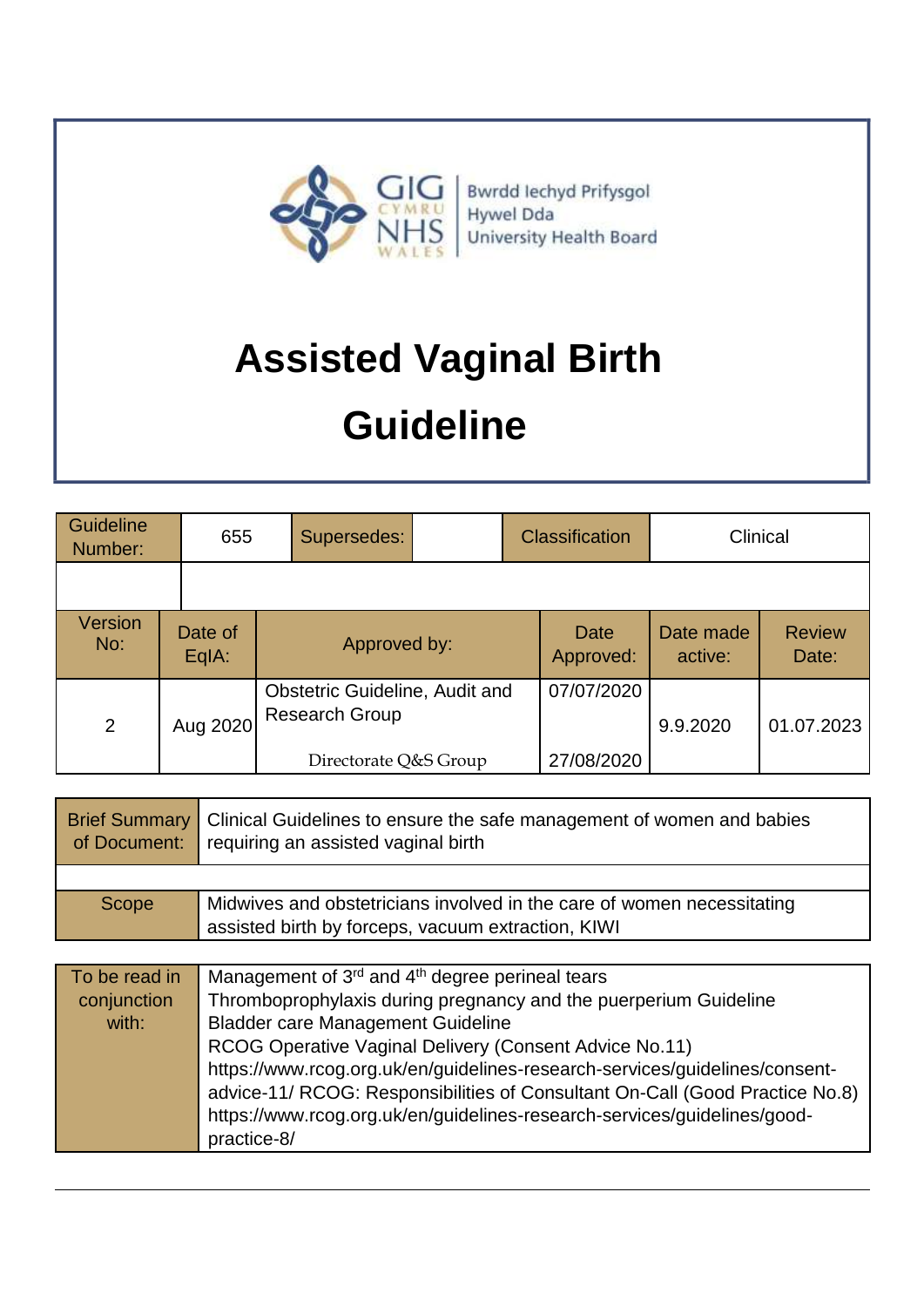Owning group

 Obstetric Guideline, Audit and Research Group Approval date 07.07.2020

| <b>Reviews and updates</b> |                               |            |  |
|----------------------------|-------------------------------|------------|--|
| Version                    | <b>Summary of Amendments:</b> | Date       |  |
| no:                        |                               | Approved:  |  |
|                            | New guideline                 | 14/09/2020 |  |
| 2                          | <b>Guideline Update</b>       | 27/08/2020 |  |

### Glossary of Terms

| Term        | <b>Definition</b>                       |
|-------------|-----------------------------------------|
| <b>CS</b>   | <b>Caesarean Section</b>                |
| <b>CTG</b>  | Cardiotocograph                         |
| <b>OASI</b> | Obstetric anal sphincter injury         |
| <b>PCEA</b> | Patient Controlled Epidural anaesthesia |
| <b>PTSD</b> | <b>Post Traumatic Stress Disorder</b>   |
| <b>VTE</b>  | Venousthromboembolism                   |

|  | Keywords   Vaginal delivery, assisted, instrumental, CTG, meconium, epidural, mid-pelvis |
|--|------------------------------------------------------------------------------------------|
|--|------------------------------------------------------------------------------------------|

Database No: Notice 2 and 2 and 2 and 2 and 2 and 2 and 2 and 2 and 2 and 2 and 2 and 2 and 2 and 2 and 2 and 2 and 2 and 2 and 2 and 2 and 2 and 2 and 2 and 2 and 2 and 2 and 2 and 2 and 2 and 2 and 2 and 2 and 2 and 2 an

**Assisted Vaginal Birth Guideline**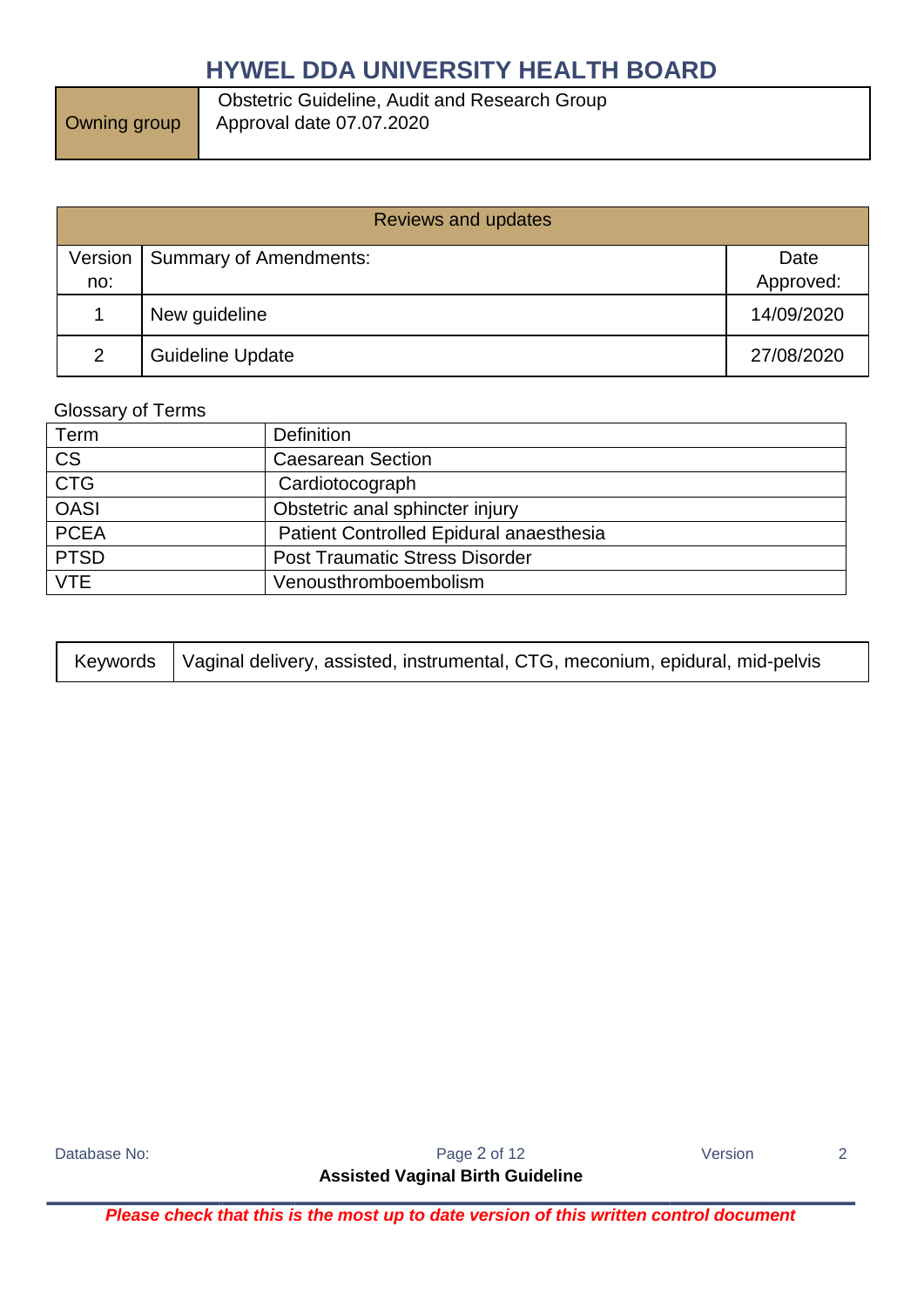### **1. Introduction:**

In the UK, between 10% and 15% of all women give birth by assisted vaginal birth. Almost 1 in every 3 nulliparous women gives birth by vacuum or forceps, with lower rates in midwifery-led care settings.

Two new developments have occurred since 2011 (the previous RCOG guidelines):

- The Montgomery ruling has emphasised the importance of informed consent
- A number of high-profile manslaughter convictions on the grounds of gross negligence have highlighted the risk of a criminal conviction, where serious shortcomings are identified in medical care provided to a patient who dies.

### **2. Aim/Objectives:**

The aim of this guideline is to provide evidence-based recommendations on the use of forceps and vacuum extraction for both rotational and non-rotational assisted vaginal births.

### **3. Scope**

Midwives and obstetricians involved in the care of women necessitating assisted birth by forceps, vacuum extraction, KIWI.

The scope of this guideline includes indications, procedures and governance issues relating to assisted vaginal birth.

### **3. Avoidance of Assisted Vaginal Delivery:**

- Continuous support during labour reduces the need for assisted vaginal delivery
- Epidural analgesia increases the need for assisted vaginal delivery (but newer techniques, like use of lower concentrations of local analgesic or patient controlled epidural analgesia PCEA, don't have this outcome). Administering epidural analgesia in either latent phase of labour or active phase has the same outcome.
- Adopting upright and lateral positions in the second stage of labour decreases the need for assisted vaginal birth. If epidural analgesia is not used clinicians should encourage upright or lateral positions. If epidural analgesia is used clinicians should encourage lying down lateral positions rather than upright.
- Delayed pushing for 1-2 hours in nulliparous women who are using epidural analgesia reduces the need for rotational and mid-pelvic assisted vaginal birth.
- There is insufficient evidence to recommend any of the following:
	- Stopping epidural analgesia during pushing. This increases the pain and does not reduce assisted vaginal birth rates.
	- Routine oxytocin augmentation in women with epidural analgesia. NICE recommends that oxytocin should not be routinely started in the second stage. It should be used with caution in multiparous women following discussion with the senior Obstetrician
	- Routine prophylactic manual rotation of fetal malposition in the second stage.

Database No: 2

### **Assisted Vaginal Birth Guideline**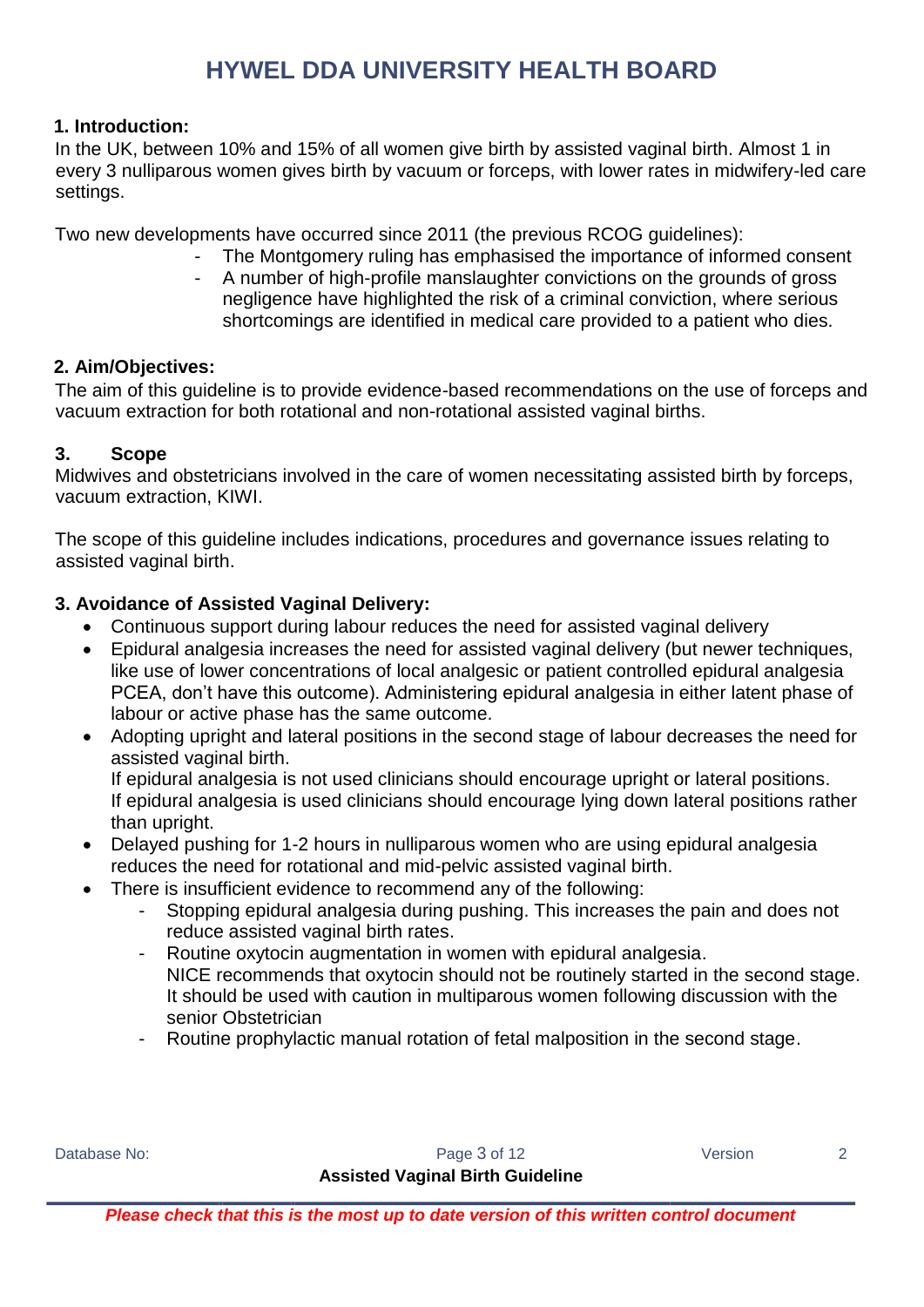### **4. Classification of Assisted Vaginal Birth:**

| <b>Outlet</b> | • Fetal scalp visible without separating the labia.<br>Fetal skull has reached the perineum.<br>Rotation does not exceed 45°.                                                                                          |
|---------------|------------------------------------------------------------------------------------------------------------------------------------------------------------------------------------------------------------------------|
| Low           | Fetal skull is at station $+2$ cm, but not on the perineum.<br>Two subdivisions:<br>- Non-rotational $\leq 45^{\circ}$<br>- Rotational $>$ 45 $^{\circ}$                                                               |
| <b>Mid</b>    | • Fetal head is no more than one-fifth palpable per abdomen.<br>Leading point of the skull is at station $0$ or $+$ 1 cm.<br>Two subdivisions:<br>- Non-rotational $\leq 45^{\circ}$<br>- Rotational $>$ 45 $^{\circ}$ |

### **5. Indications for Assisted Vaginal Birth: General**

- There are no absolute indications.
- Clinical judgment is required in all situations

#### **5.1 Fetal Indications:**

**•** Fetal compromise: pathological CTG, thick meconium

#### **5.2 Maternal Indications:**

- Maternal exhaustion and distress.
- Medical indications to avoid Valsalva manoeuvre such as:
	- cardiac disease
	- hypertensive crisis
	- cerebral vascular disease or malformations
	- myasthenia gravis
	- spinal cord injury
	- inadequate progress in the second stage of labour:
		- Nulliparous women lack of continuing progress for 3 hours (total of active and passive second stage of labour) with regional analgesia **OR** 2 hours without regional analgesia.
		- Parous women lack of continuing progress for 2 hours (total of active and passive second-stage labour) with regional analgesia **OR**1 hour without regional analgesia

#### **6. Contraindications of Assisted Vaginal Delivery:**

- Forceps and vacuum extraction are contraindicated **before full dilatation of the cervix**.
- Vacuum extraction is contraindicated with **face presentation**.

Database No: 2

#### **Assisted Vaginal Birth Guideline**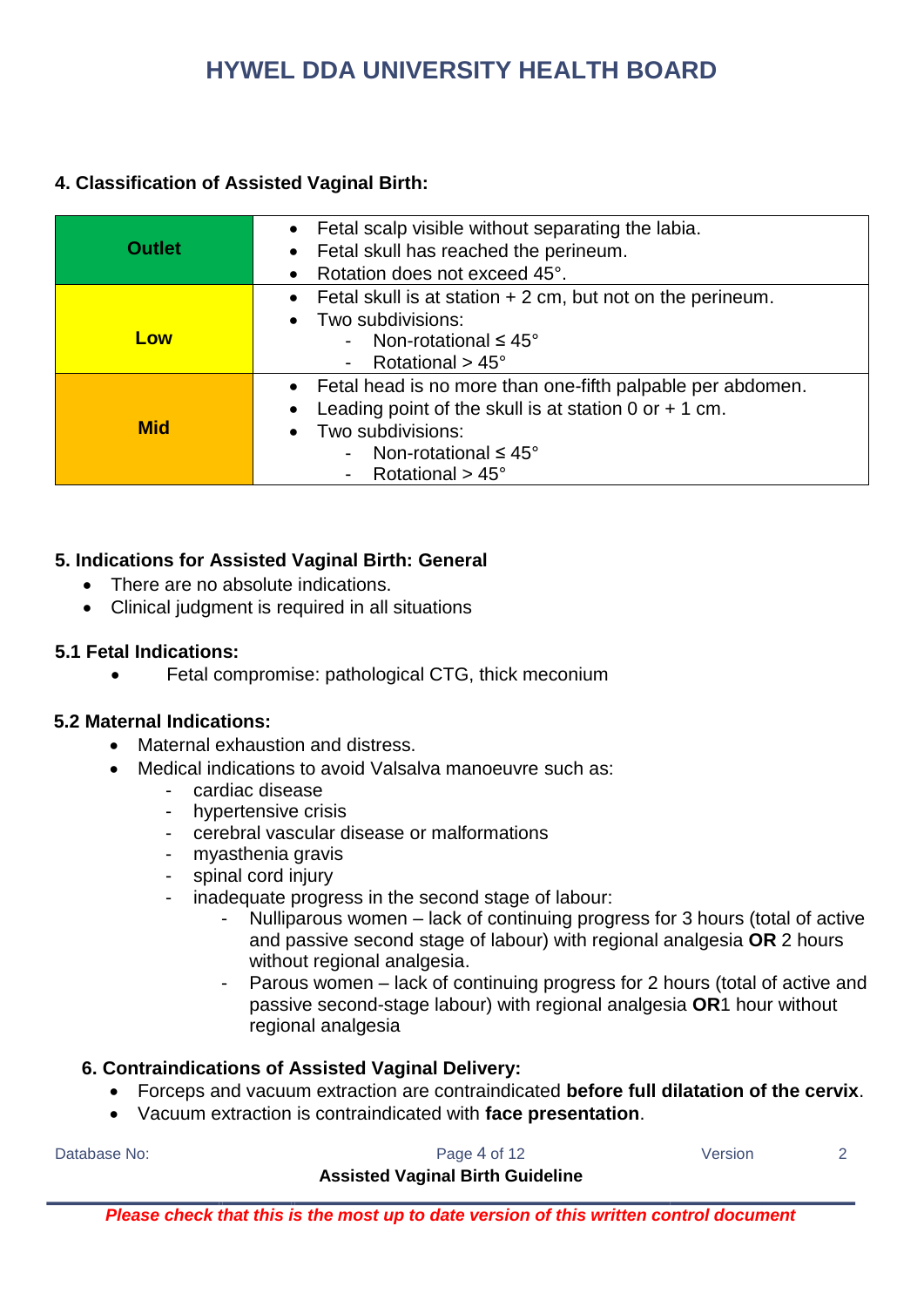- Vacuum extraction is not recommended **below 32+0 weeks** and should be used with caution **between 32+0 to 36+0 weeks** because of the susceptibility of the preterm infant to cephalohaematoma, intracranial haemorrhage, subgaleal haemorrhage and neonatal jaundice.
- **Relative contraindications:**
	- **Fetal bleeding disorders** (alloimmune thrombocytopenia) or a predisposition to fracture (osteogenesis imperfecta.
	- There are high risks if the fetal head has to be delivered by CS from deep in the pelvis. This should be a senior decision in advance of labour.
	- In the case of suspected fetal bleeding disorders a low forceps may be accepted **but vacuum should be avoided.**
	- Vacuum extraction is not contraindicated following a fetal blood sampling procedure or application of a fetal scalp electrode.
- **The following is NOT an absolute contraindication:** 
	- **Blood borne viral infections** in the mother.
	- However it is sensible to avoid a difficult assisted vaginal birth where there is an increased chance of fetal abrasion or scalp trauma.

### **7. Preparation of Assisted Vaginal Delivery:**

### **7.1Consent:**

 When midpelvic or rotational birth is indicated, the risks and benefits of assisted vaginal birth should be compared with the risks and benefits of second stage CS for the given circumstances and skills of the operator.

Written consent should be obtained for a trial of assisted vaginal birth in an operating theatre.

- For birth room procedures verbal consent should be obtained prior to assisted vaginal birth and the discussion should be documented in the notes.
- Women should be informed about assisted vaginal birth in the antenatal period, especially during their first pregnancy. If they indicate specific restrictions or preferences then this should be explored with an experienced obstetrician and senior midwife in advance of labour.

### **7.2 The Role of Ultrasound:**

- Ultrasound assessment of the fetal head position prior to assisted vaginal birth is more reliable than clinical examination.
- There is insufficient evidence to recommend the routine use of abdominal or perineal ultrasound for assessment of the station, flexion and descent of the fetal head in the second stage of labour.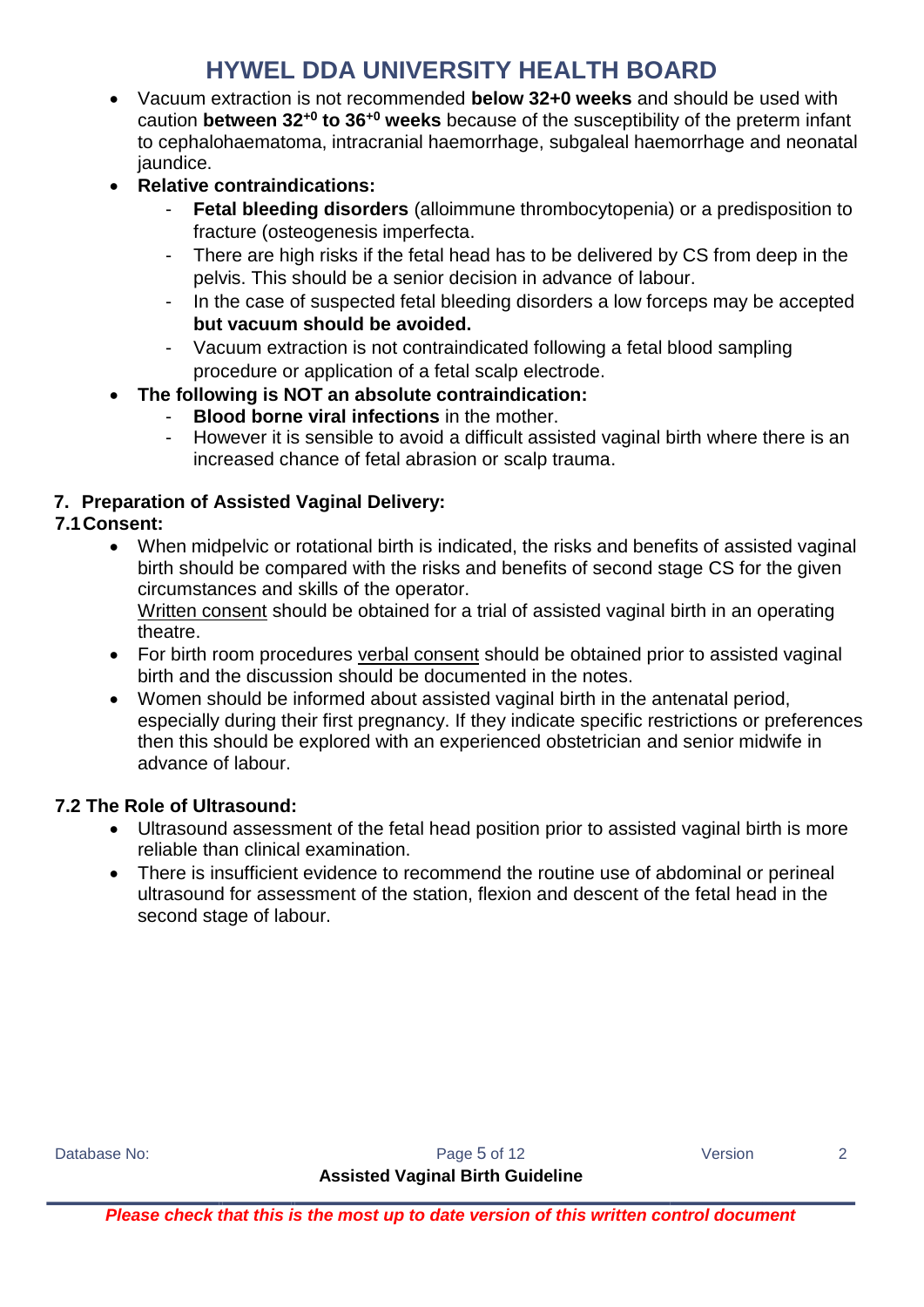### **8. Prerequisites:**

| <b>Full abdominal</b><br>and vaginal<br>examination | Head is $\leq$ 1/5 palpable per abdomen (in most cases not<br>$\bullet$<br>palpable).<br>Cervix is fully dilated and the membranes ruptured.<br>Station at level of ischial spines or below.<br>$\bullet$<br>Position of the fetal head has been determined.<br>$\bullet$<br>Caput and moulding is no more than moderate (or +2).<br>$\bullet$<br>Pelvis is deemed adequate.<br>$\bullet$                                                                                                                                                                                                                                                                                                               |
|-----------------------------------------------------|---------------------------------------------------------------------------------------------------------------------------------------------------------------------------------------------------------------------------------------------------------------------------------------------------------------------------------------------------------------------------------------------------------------------------------------------------------------------------------------------------------------------------------------------------------------------------------------------------------------------------------------------------------------------------------------------------------|
| <b>Preparation of</b><br>the mother                 | Clear explanation given and informed consent taken and<br>$\bullet$<br>documented in the mother's case notes.<br>Ensure that trust has been established and full cooperation<br>$\bullet$<br>sought and agreed with the mother.<br>Ensure that appropriate analgesia is in place.<br>For midpelvic or rotational birth, this will usually be a<br>regional block.<br>Pudendal block may be acceptable depending on the<br>$\blacksquare$<br>urgency for delivery.<br>Perineal block may be sufficient for low or outlet birth.<br>Ensure that the maternal bladder has been emptied.<br>Ensure that the Indwelling catheter has been removed or<br>balloon deflated.<br>Aseptic technique.<br>$\bullet$ |
| <b>Preparation of</b><br><b>staff</b>               | The operator has the knowledge, experience and skill<br>$\bullet$<br>necessary.<br>Adequate facilities are available (equipment, bed, lighting) and<br>access to an operating theatre.<br>For mid-pelvic births theatre facilities should be available to<br>$\bullet$<br>allow a caesarean birth to be performed without delay.<br>A senior obstetrician should be present if an inexperienced<br>$\bullet$<br>obstetrician is conducting the birth.<br>Anticipation of complications that may arise (e.g. shoulder<br>$\bullet$<br>dystocia, perineal trauma, postpartum haemorrhage).<br>Personnel are present who are trained in neonatal<br>$\bullet$<br>resuscitation.                            |

Database No: 2

**Assisted Vaginal Birth Guideline**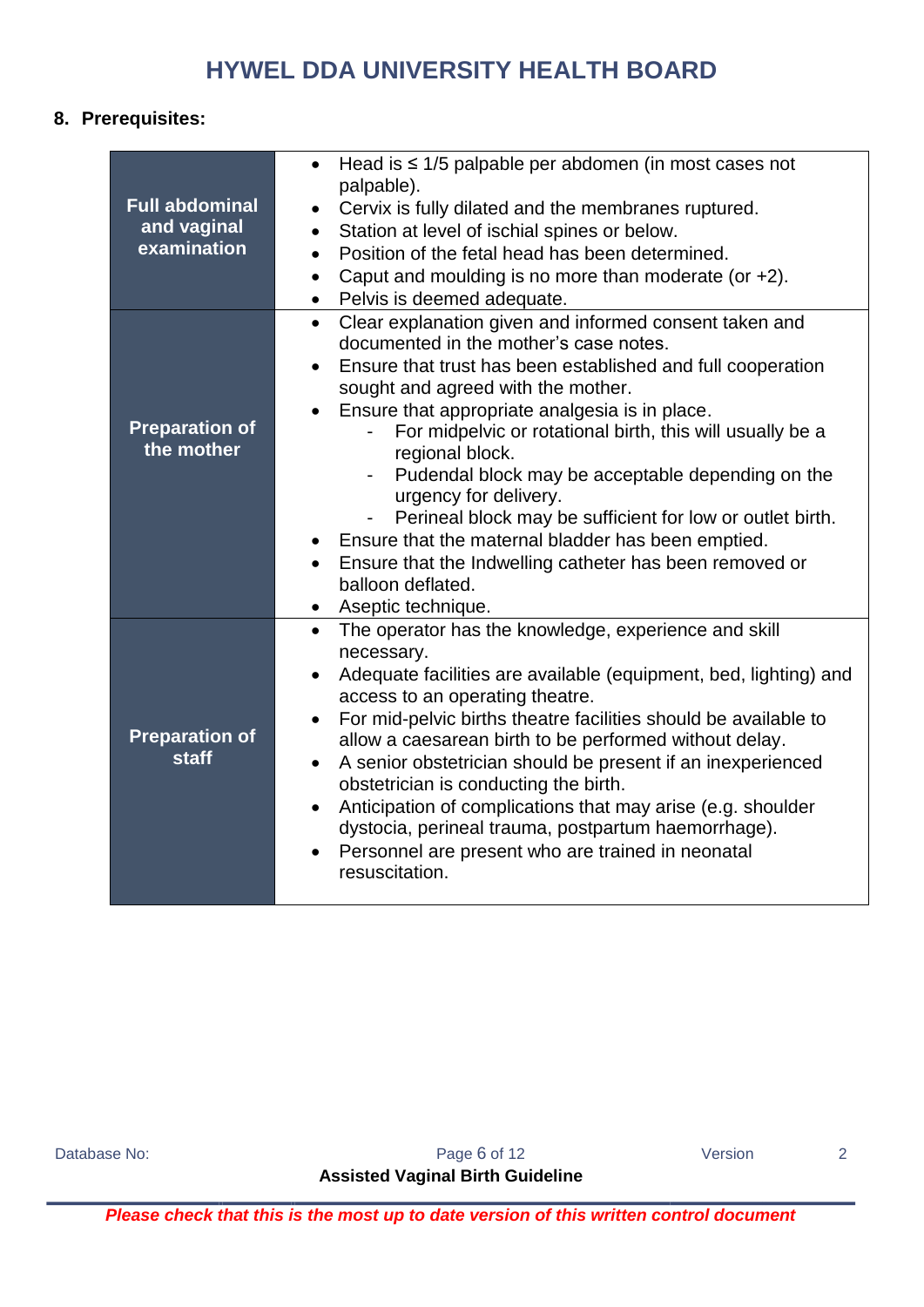### **9. Performance of Assisted Vaginal Birth:**

### **9.1Who should perform the delivery:**

- The operator should have the knowledge, skills and experience necessary to assess the mother, complete the procedure and manage any complications that arise.
- Trainees should achieve expertise in spontaneous vaginal birth prior to commencing training in assisted vaginal birth.
- Trainees should receive appropriate training in vacuum and forceps birth, including theoretical knowledge, simulation training and clinical training under direct supervision.
- Competency should be demonstrated before conducting unsupervised births.
- Complex assisted vaginal births should only be performed by experienced operators or under the direct supervision of an experienced operator.

### **9.2Who should supervise:**

 An experienced operator, competent at mid-pelvic births, should be present from the outset to supervise all attempts at rotational or mid-pelvic assisted vaginal birth.

### **9.3Where to perform assisted vaginal birth:**

- Non-rotational low-pelvic and lift out assisted vaginal births have a low probability of failure and most procedures can be conducted safely in a birth room.
- Assisted vaginal births that have a higher risk of failure should be considered a trial and be attempted in an operating theatre where immediate recourse to caesarean birth can be undertaken.
- Factors associated with high rate of failure:
	- Maternal BMI greater than 30.
	- Short maternal stature.
	- Estimated fetal weight of greater than 4 kg or a clinically big baby.
	- Head circumference above the 95th centile.
	- Occipito–posterior position.
	- Mid-pelvic birth or when one-fifth of the head is palpable per abdomen.

### **9.4Which instrument should be used:**

- The operator should choose the instrument most appropriate to the clinical circumstances and their level of skill.
- Operators should be aware that forceps and vacuum extraction are associated with different benefits and risks (see later).
- Failure to complete the birth with a single instrument is more likely with vacuum extraction but maternal perineal trauma is more likely with forceps.
- Operators should be aware that soft cup vacuum extractors have a higher rate of failure but a lower incidence of neonatal scalp trauma.
- Rotational births should be performed by experienced operators.
- The choice of instrument should depend on the clinical circumstances and expertise of the individual. The options include:
	- Kielland's rotational forceps
	- manual rotation followed by direct traction forceps or vacuum
	- rotational vacuum extraction.

Database No: 2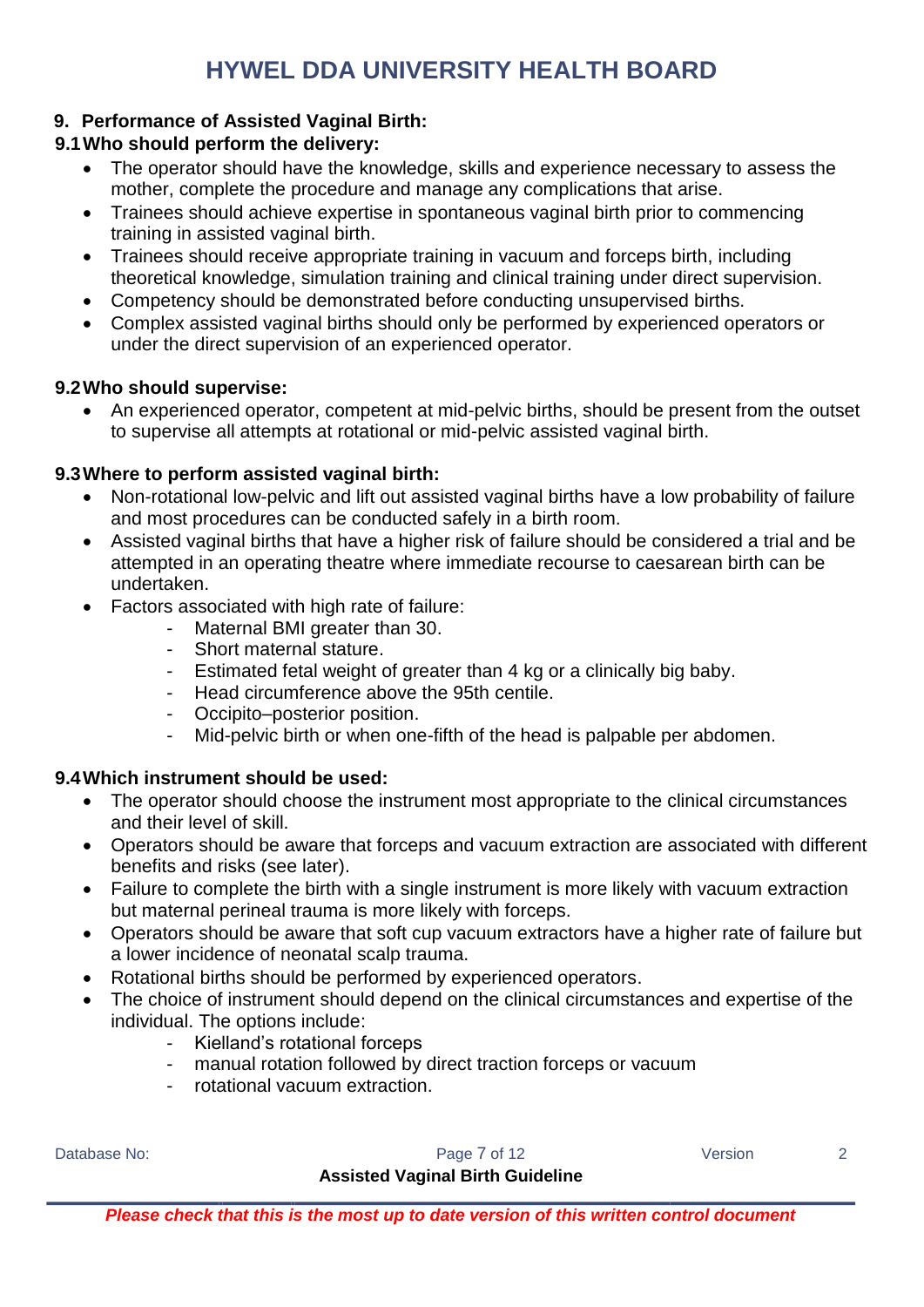### **10.Risk based information - Vacuum extraction as compared to forceps:**

|                                 | More likely to fail at achieving vaginal birth OR 1.7;<br>95% CI 1.3-2.2                                       |
|---------------------------------|----------------------------------------------------------------------------------------------------------------|
|                                 | More likely to be associated with cephalhaematoma<br>$\bullet$<br>OR 2.4; 95% CI 1.7-3.4                       |
|                                 | More likely to be associated with retinal haemorrhage<br>OR 2.0; 95% CI 1.3-3.0                                |
|                                 | More likely to be associated with maternal worries<br>$\bullet$<br>about baby OR 2.2; 95% CI 1.2-3.9           |
| <b>Vacuum extraction</b><br>is: | • Less likely to be associated with significant maternal<br>perineal and vaginal trauma OR 0.4; 95% CI 0.3-0.5 |
|                                 | No more likely to be associated with birth by<br>caesarean birth OR 0.6; 95% CI 0.3-1.0                        |
|                                 | • No more likely to be associated with low 5 min Apgar<br>scores OR 1.7; 95% CI 1.0-2.8                        |
|                                 | No more likely to be associated with the need for<br>$\bullet$<br>phototherapy OR 1.1; 95% CI 0.7-1.8          |

### **10.1 Maternal and Fetal Outcomes:**

|                  | Episiotomy; vacuum, 50–60%; and forceps, more than or<br>equal to 90%.           |
|------------------|----------------------------------------------------------------------------------|
| <b>Maternal</b>  | Significant vulvo-vaginal tear; vacuum, 10%; and forceps,<br>$\bullet$<br>20%.   |
| <b>Outcomes</b>  | OASI; vacuum, 1–4%; and forceps, 8–12%.<br>$\bullet$                             |
|                  | Postpartum haemorrhage; vacuum and forceps, 10-40%.<br>$\bullet$                 |
|                  | Urinary or bowel incontinence; common at 6 weeks,<br>improves over time.         |
|                  | Cephalhaematoma; predominantly vacuum, 1-12%.                                    |
|                  | Facial or scalp lacerations; vacuum and forceps, 10%.<br>$\bullet$               |
|                  | Retinal haemorrhage; more common with vacuum than<br>forceps, variable 17-38%.   |
| <b>Perinatal</b> | Jaundice or hyperbilirubinaemia; vacuum and forceps, 5-<br>$\bullet$<br>15%.     |
| <b>Outcomes</b>  | Subgaleal haemorrhage; predominantly vacuum, 3 to 6 in<br>$\bullet$<br>1000.     |
|                  | Intracranial haemorrhage; vacuum and forceps, 5 to 15 in<br>$\bullet$<br>10 000. |
|                  | Cervical spine injury; mainly Kiellands rotational forceps,<br>٠<br>rare         |
|                  | Skull fracture; mainly forceps, rare.<br>$\bullet$                               |
|                  | Facial nerve palsy; mainly forceps, rare.<br>$\bullet$                           |
|                  | Fetal death; very rare.                                                          |

### **11.When to abandon vacuum extraction:**

Database No: 2

### **Assisted Vaginal Birth Guideline**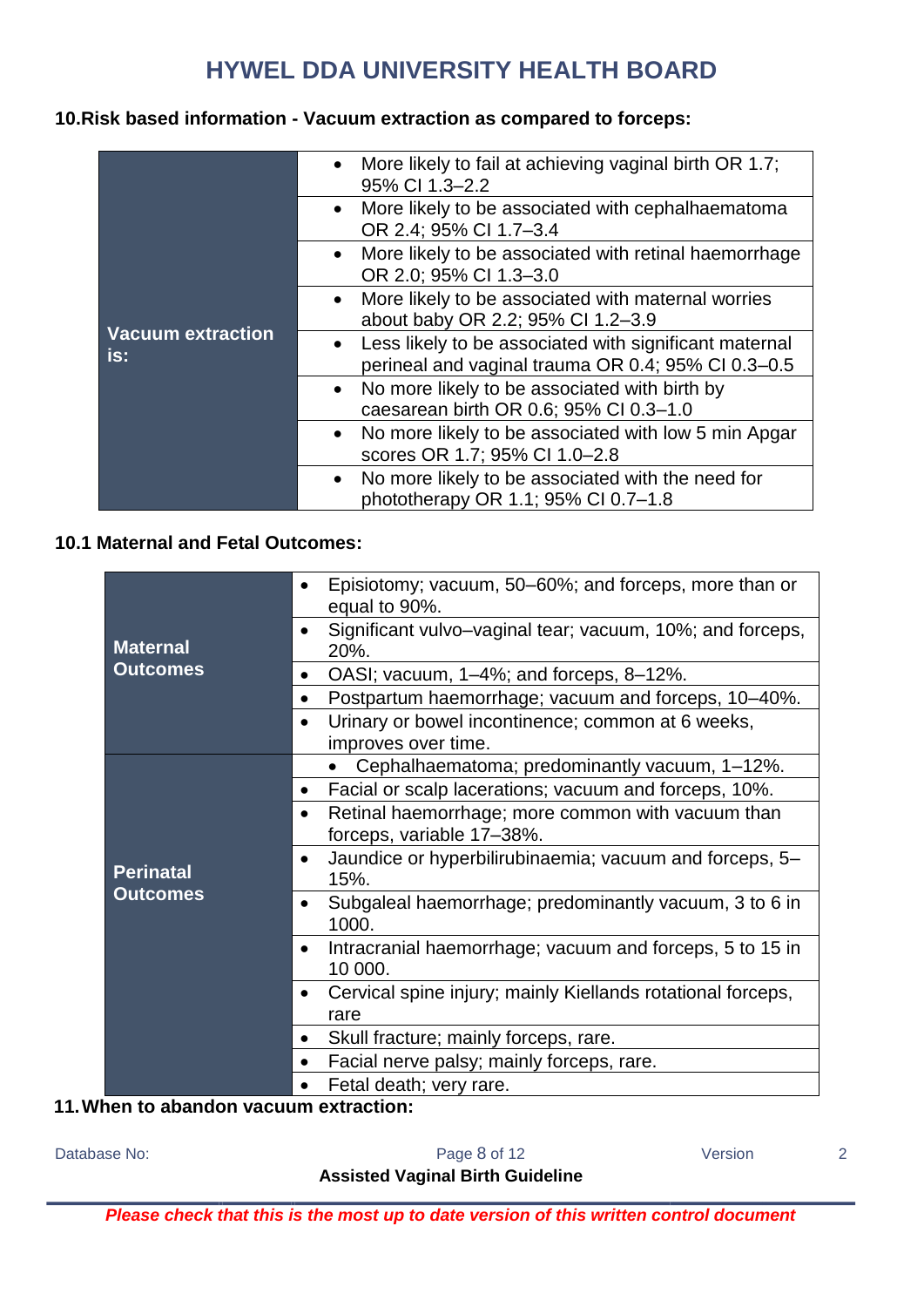- Discontinue vacuum-assisted birth where there is no evidence of progressive descent with moderate traction during each pull of a correctly applied instrument by an experienced operator.
- Complete vacuum-assisted birth in the majority of cases with **a maximum of three pulls** to bring the fetal head on to the perineum.

**Three additional gentle pulls** can be used to ease the head out of the perineum.

 If there is minimal descent with the first two pulls of a vacuum, the operator should consider whether the application is suboptimal, the fetal position has been incorrectly diagnosed or there is cephalopelvic disproportion.

Less experienced operators should stop and seek a second opinion. Experienced operators should re-evaluate the clinical findings and either change approach or discontinue the procedure.

- **Discontinue** vacuum-assisted birth if there have been two 'pop-offs' of the instrument. Less experienced operators should seek senior support after one 'pop-off' to ensure the woman has the best chance of a successful assisted vaginal birth.
- The rapid negative pressure application for vacuum-assisted birth is recommended as it reduces the duration of the procedure with no difference in maternal and neonatal outcomes.
- The use of sequential instruments is associated with an increased risk of trauma to the infant.

**However**, the operator needs to balance the risks of a caesarean birth following failed vacuum extraction with the risks of forceps birth following failed vacuum extraction.

- Obstetricians should be aware of the increased risk of neonatal morbidity following failed vacuum assisted birth and/or sequential use of instruments and should inform the neonatologist when this occurs to ensure appropriate management of the baby.
- Obstetricians should be aware of the increased risk of OASI following sequential use of instruments.

### **12.When to abandon forceps procedure:**

- Discontinue attempted forceps birth where the forceps cannot be applied easily, the handles do not approximate easily or if there is a lack of progressive descent with moderate traction.
- Discontinue rotational forceps birth if rotation is not easily achieved with gentle pressure.
- Discontinue attempted forceps birth **if birth is not imminent following three pulls** of a correctly applied instrument by an experienced operator.
- If there is minimal descent with the first one or two pulls of the forceps, the operator should consider whether the application is suboptimal, the position has been incorrectly diagnosed or there is cephalopelvic disproportion.

Less experienced operators should stop and seek a second opinion.

Experienced operators should re-evaluate the clinical findings and either change approach or discontinue the procedure.

- Obstetricians should be aware of the potential neonatal morbidity following a failed attempt at forceps birth and should inform the neonatologist when this occurs to ensure appropriate care of the baby.
- Obstetricians should be aware of the increased risk of fetal head impaction at caesarean birth following a failed attempt at forceps birth and should be prepared to dis-impact the fetal head using recognised manoeuvres.

Database No: 2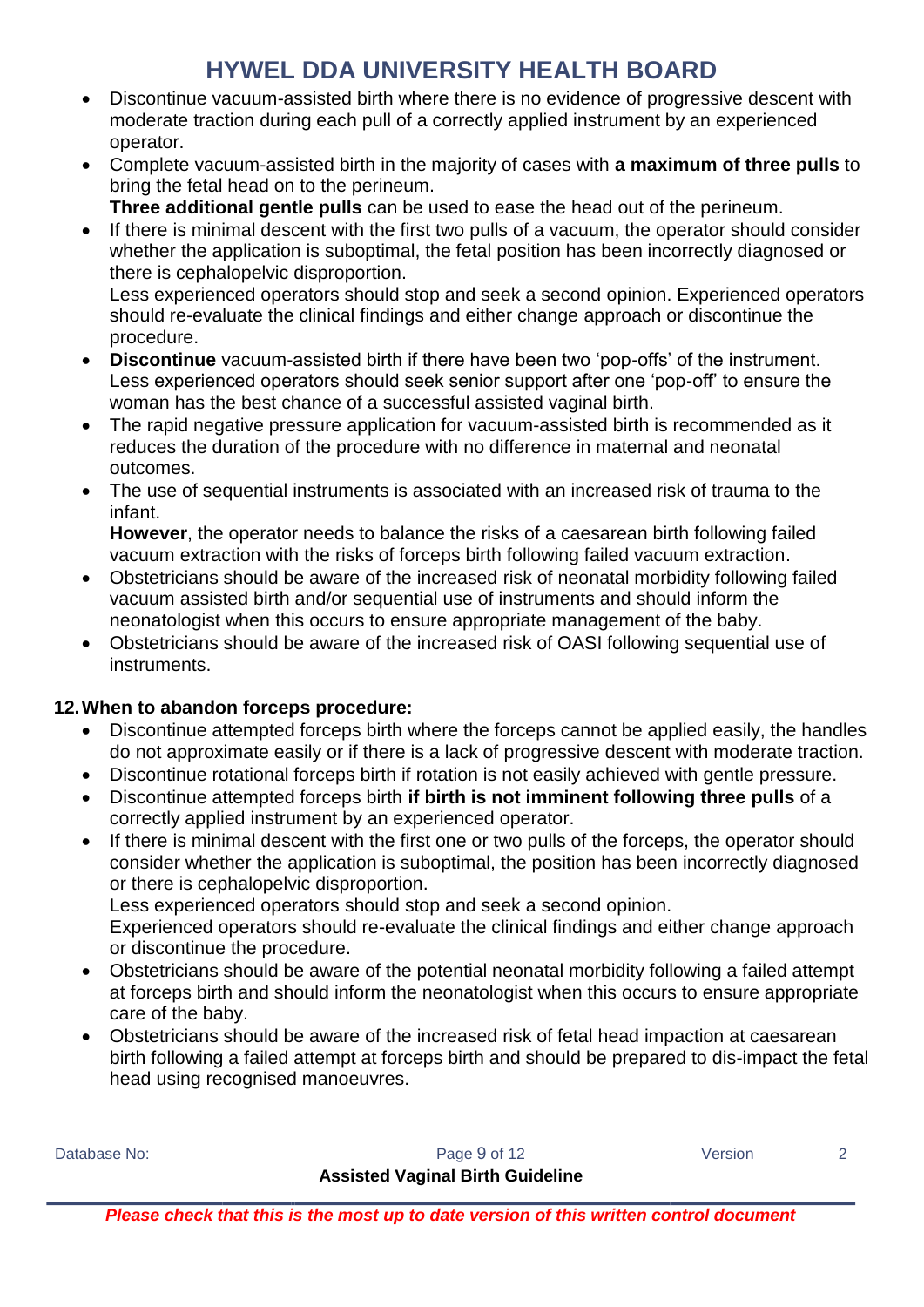### **13.The Role of episiotomy:**

- In the absence of robust evidence to support either routine or restrictive use of episiotomy at assisted vaginal birth, the decision should be tailored to the circumstances at the time and the preferences of the woman.
- The evidence to support use of mediolateral episiotomy at assisted vaginal birth in terms of preventing OASI is stronger for nulliparous women and for birth via forceps.
- When performing a mediolateral episiotomy the cut should be at a 60 degree angle initiated when the head is distending the perineum.

### **14.Aftercare Following Assisted Vaginal Birth:**

### **14.1Antibiotics:**

 A single prophylactic dose of intravenous amoxicillin and clavulanic acid should be given following assisted vaginal birth as it significantly reduces confirmed or suspected maternal infection compared to placebo.

### **14.2Thromoprophylaxis:**

 Reassess the mother after assisted vaginal birth for VTE risk and the need for thromboprophylaxis due to the associated risks of immobility and prolonged labour and prescribe accordingly in line with Health Board guidance.

#### **14.3Analgesia:**

 Routinely offer regular paracetamol and non-steroidal anti-inflammatory drugs (NSAIDs) unless there are contraindications.

#### **14.4Bladder Care:**

- The timing and volume of the first void urine should be monitored and documented.
- A post void residual should be measured if urinary retention is suspected.
- Women who have received regional analgesia for a trial of assisted vaginal birth in theatre should have an indwelling catheter in situ after the birth to prevent covert urinary retention.

This should be removed according to the local guideline

- Women who have had regional analgesia for a trial of assisted vaginal birth should be offered an indwelling catheter for 6–12 hours after birth (in keeping with the local guideline to prevent asymptomatic bladder overfilling, followed by fluid balance charts to ensure good voiding volumes.
- Offer women physiotherapy-directed strategies to reduce the risk of urinary incontinence 3 months following delivery.

### **15 Psychological morbidity:**

- Shared decision making, good communication, and positive continuous support during labour and birth have the potential to reduce psychological morbidity following birth.
- Review women before hospital discharge to discuss the indication for assisted vaginal birth, management of any complications and advice for future births.
- Best practice is where the woman is reviewed by the obstetrician who performed the procedure.

Database No: 2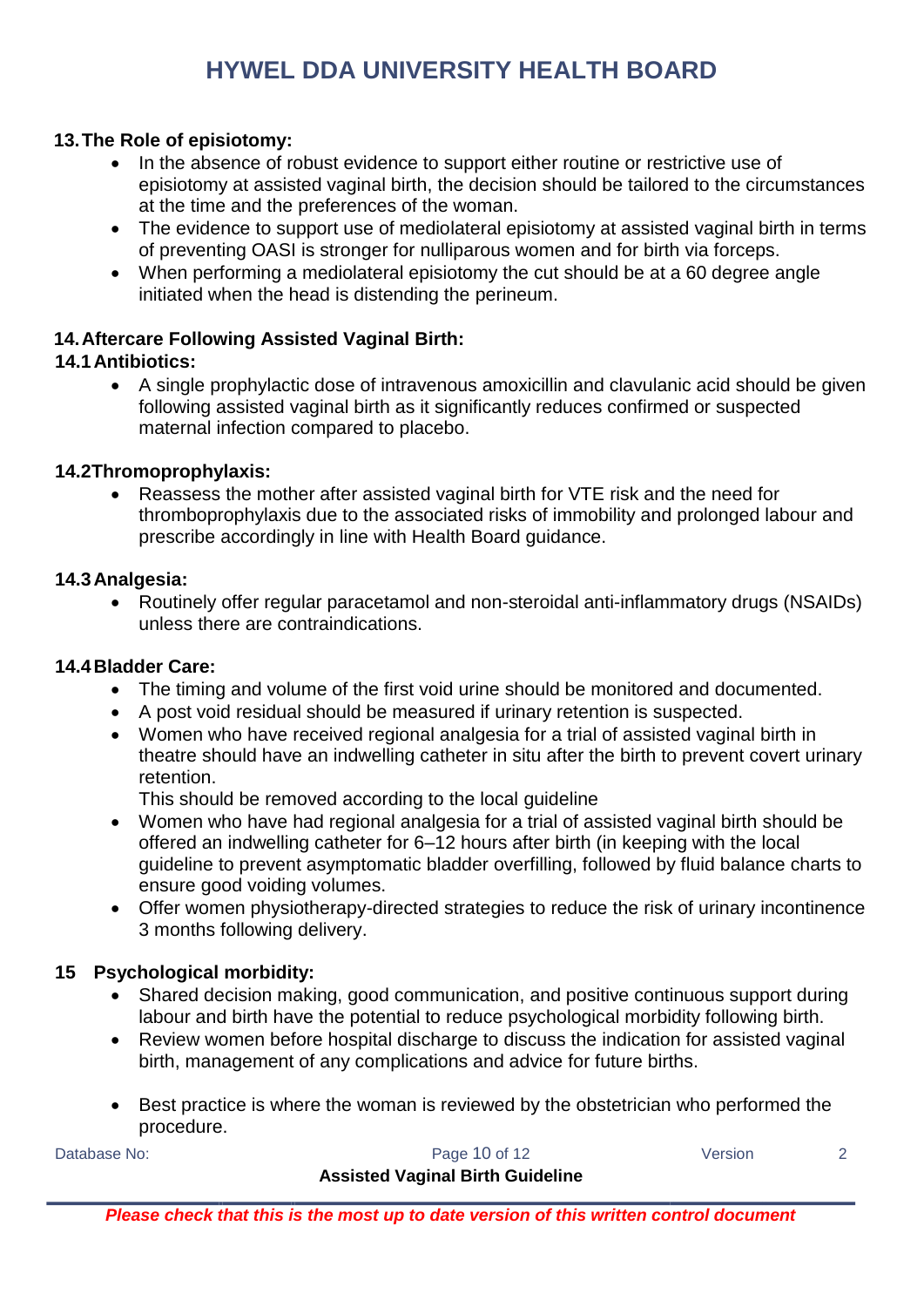- Offer advice and support to women who have had a traumatic birth and wish to talk about their experience. The effect on the birth partner should also be considered.
- Do not offer single session, high-intensity psychological interventions with an explicit focus on 'reliving' the trauma.
- Offer women with persistent post-traumatic stress disorder (PTSD) symptoms one month following delivery referral to the Perinatal Mental Health Team as recommended by per the NICE.

### **15.1Giving information for future births:**

- Inform women that there is a high probability of a spontaneous vaginal birth in subsequent labours following assisted vaginal birth (ranging from 90 to 80%).
- Individualise care for women who have sustained a third- or fourth-degree perineal tear, or who have ongoing pelvic floor morbidity.

### **16 Governance Issues:**

### **16.1Documentation:**

- Documentation for assisted vaginal birth should include detailed information on the assessment, decision making and conduct of the procedure, a plan for postnatal care and sufficient information for counselling in relation to subsequent pregnancies.
- All documentation should be completed in the Labour and Delivery Record on the Instrumental Delivery page.
- Perineal Trauma should be documented on the Perineal Trauma and ~Repair page.
- In the event of a third or fourth degree tear, the appropriate page must be completed in the Labour and Delivery Record.
- Paired cord blood samples should be processed and recorded following all attempts at assisted vaginal birth.

### **16.2Adverse events:**

- Adverse outcomes, including failed assisted vaginal birth, major obstetric haemorrhage, OASI, shoulder dystocia and significant neonatal complications should trigger an incident report and should be reported via the Datix system.
- Obstetricians should contribute to adverse event reporting, confidential enquiries, and take part in regular reviews and audits. T They should respond constructively to outcomes of reviews, taking necessary steps to address any problems and carry out further retraining where needed.
- Obstetricians have a duty of candour; a professional responsibility to be honest with patients when things go wrong.

### **16.3Auditable Topics:**

The following should be audited routinely: <br>Database Wo: 2 Version 2